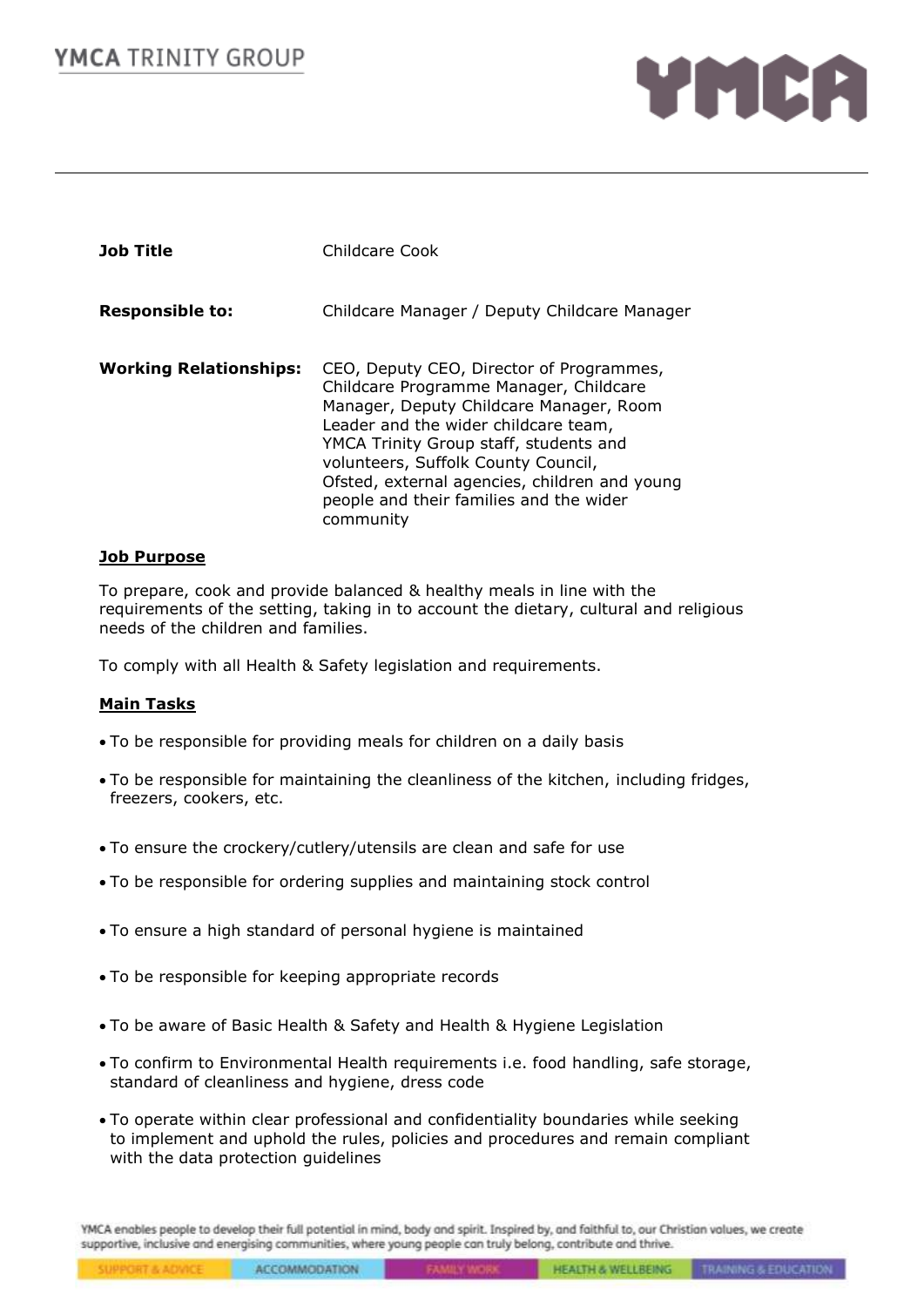## **Other Tasks**

• To carry out other tasks within the post holder's capabilities as directed by your line manage

- A commitment to Safeguarding and promoting the welfare of children, young people and adults at risk
- A commitment to the General Data Protection Regulations and relevant policies and procedures
- To support YMCA Trinity Group to implement quality and continuous improvement through the implementation of quality assurance systems relevant to the organisation and your delivery area
- Undertake core and relevant training to enhance personal and professional development
- To work within YMCA Trinity Group policies and procedures, with particular regard to health and safety, equality, diversity & inclusion, safeguarding, data protection and confidentiality
- Understand personal responsibility under the Health & Safety at Work Act 1974 including fire safety
- Supportive of the Christian Aims & Purposes of YMCA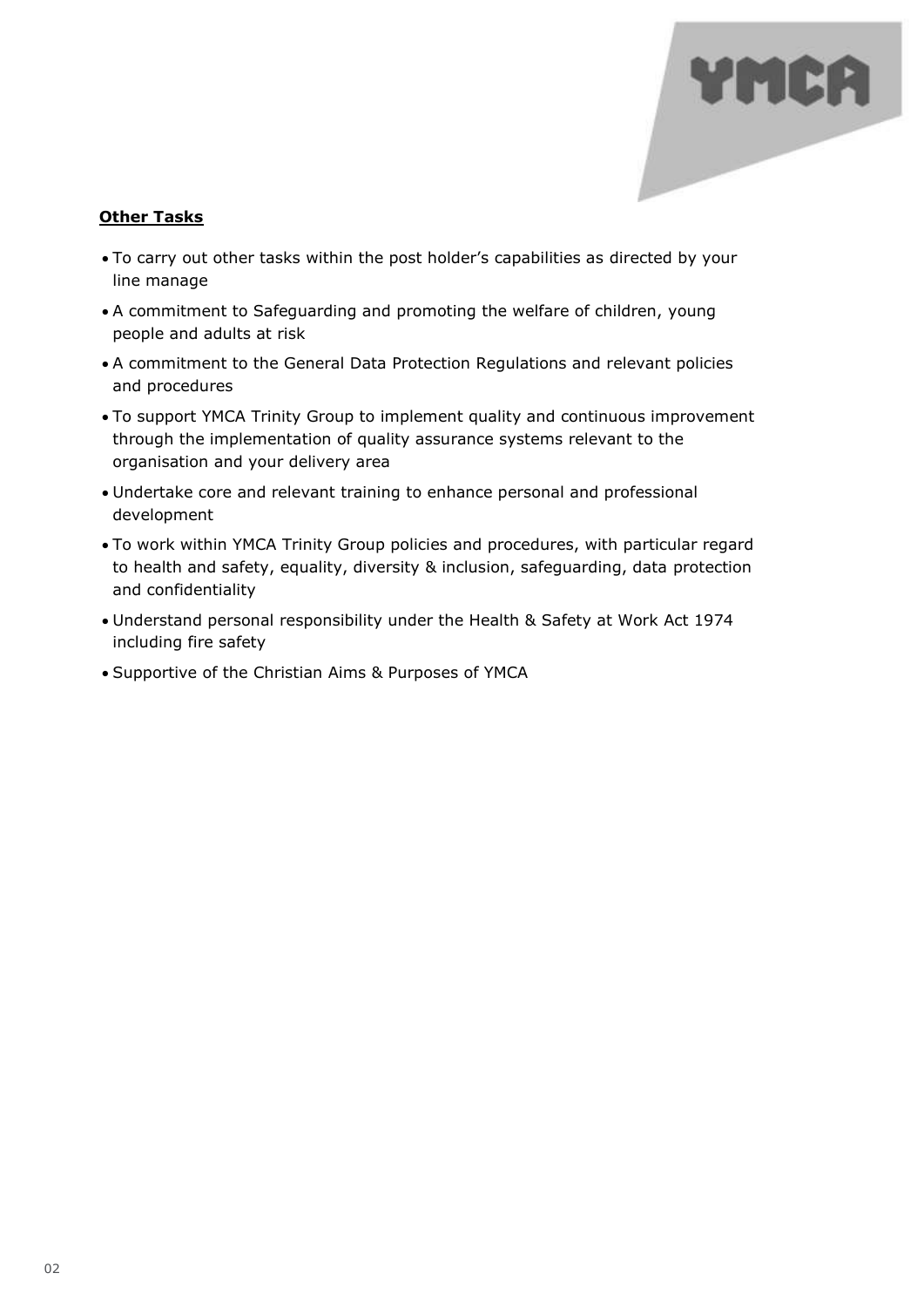### **PERSON SPECIFICATION**

| <b>Knowledge</b>                                                                                  | <b>Essential</b> | <b>Desirable</b> | <b>Method of</b><br><b>Assessment</b> |
|---------------------------------------------------------------------------------------------------|------------------|------------------|---------------------------------------|
| Knowledge of Health and Safety, environmental<br>health and food hygiene basics                   | ✓                |                  | Application &<br>Interview            |
| Basic knowledge of COSHH                                                                          | ✓                |                  | Application &<br>Interview            |
| Knowledge of Safeguarding and Current<br>legislation                                              | ✓                |                  | Application &<br>Interview            |
| Knowledge of allergy awareness and dietary<br>needs                                               | ✓                |                  | Interview                             |
| Qualifications                                                                                    | <b>Essential</b> | <b>Desirable</b> |                                       |
| NVQ Level 2 in catering or equivalent                                                             |                  | ✓                | Application<br>Certificate            |
| Food hygiene Certificate                                                                          |                  | ✓                | Application<br>Certificate            |
| <b>Experience</b>                                                                                 | <b>Essential</b> | <b>Desirable</b> |                                       |
| Experience of cooking in a childcare or<br>educational setting                                    |                  | ✓                | Application &<br>Interview            |
| Experience of working to a tight schedule and<br>juggling priorities                              | ✓                |                  | Interview                             |
| Experience of Environmental Health inspections                                                    | ✓                |                  | Interview                             |
| <b>Skills &amp; Abilities</b>                                                                     | <b>Essential</b> | <b>Desirable</b> |                                       |
| Ability to uphold and implement YMCA's values<br>and core policies, including Equal Opportunities | ✓                |                  | Interview                             |
| Ability to communicate clearly both verbally and<br>written                                       | $\checkmark$     |                  | Application &<br>Interview            |
| Ability to maintain confidentiality and<br>professional boundaries in the workplace               | $\checkmark$     |                  | Interview                             |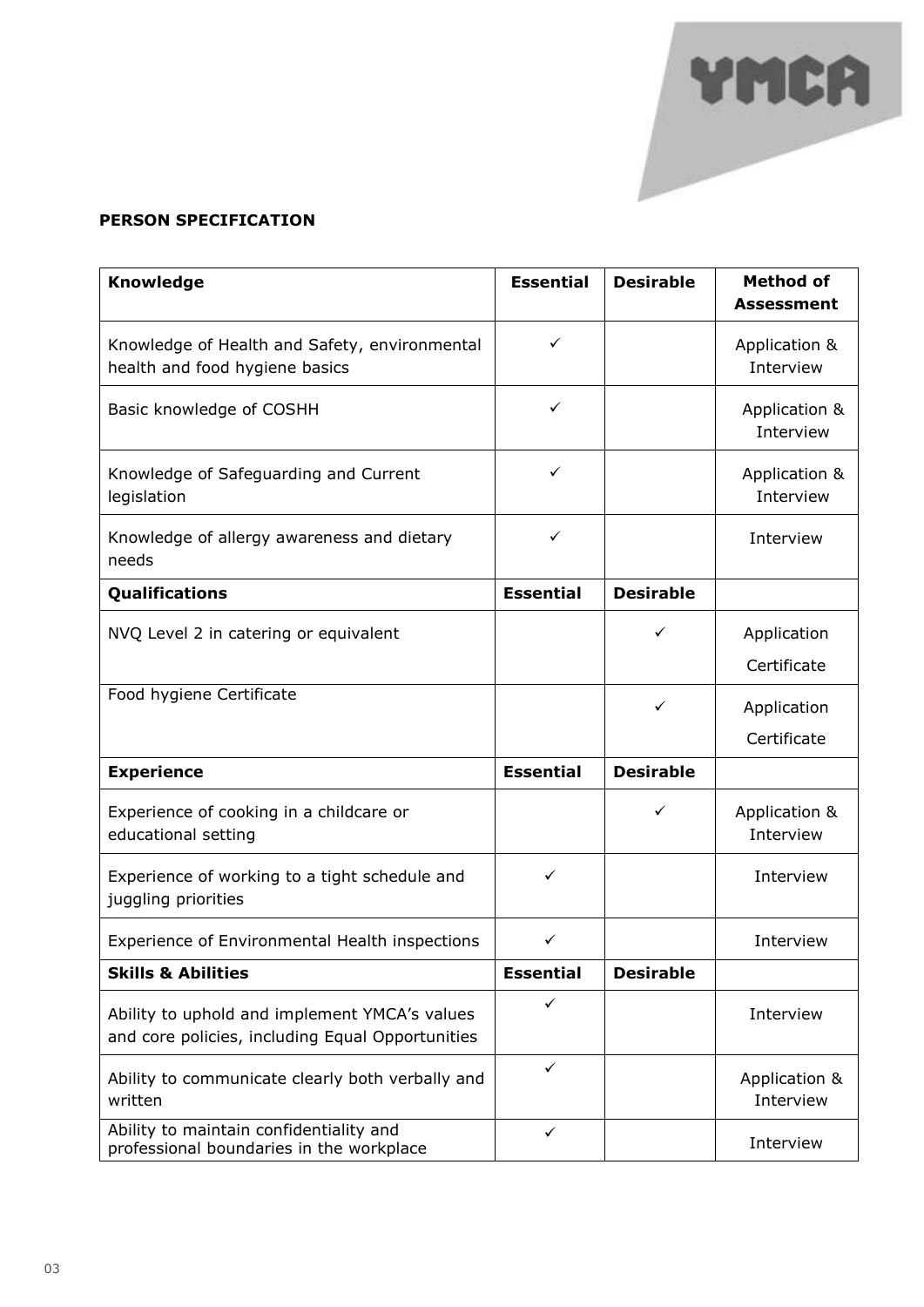| Ability to create balanced and nutritious menus<br>to meet the needs of the children |  | Interview |
|--------------------------------------------------------------------------------------|--|-----------|